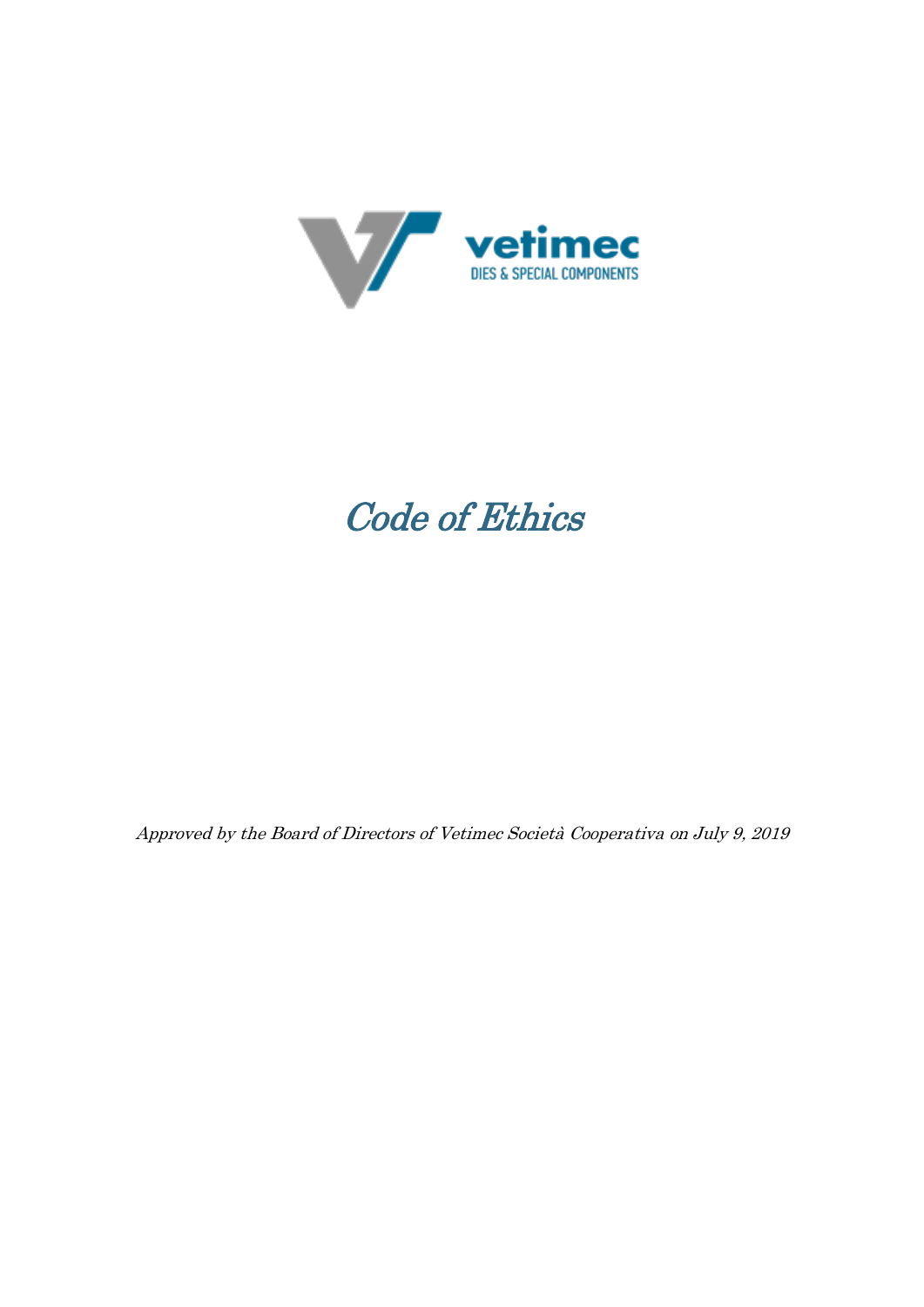# Index

| 1. |  |  |
|----|--|--|
| 2. |  |  |
| 3. |  |  |
|    |  |  |
| a. |  |  |
| b. |  |  |
|    |  |  |
| c. |  |  |
| d. |  |  |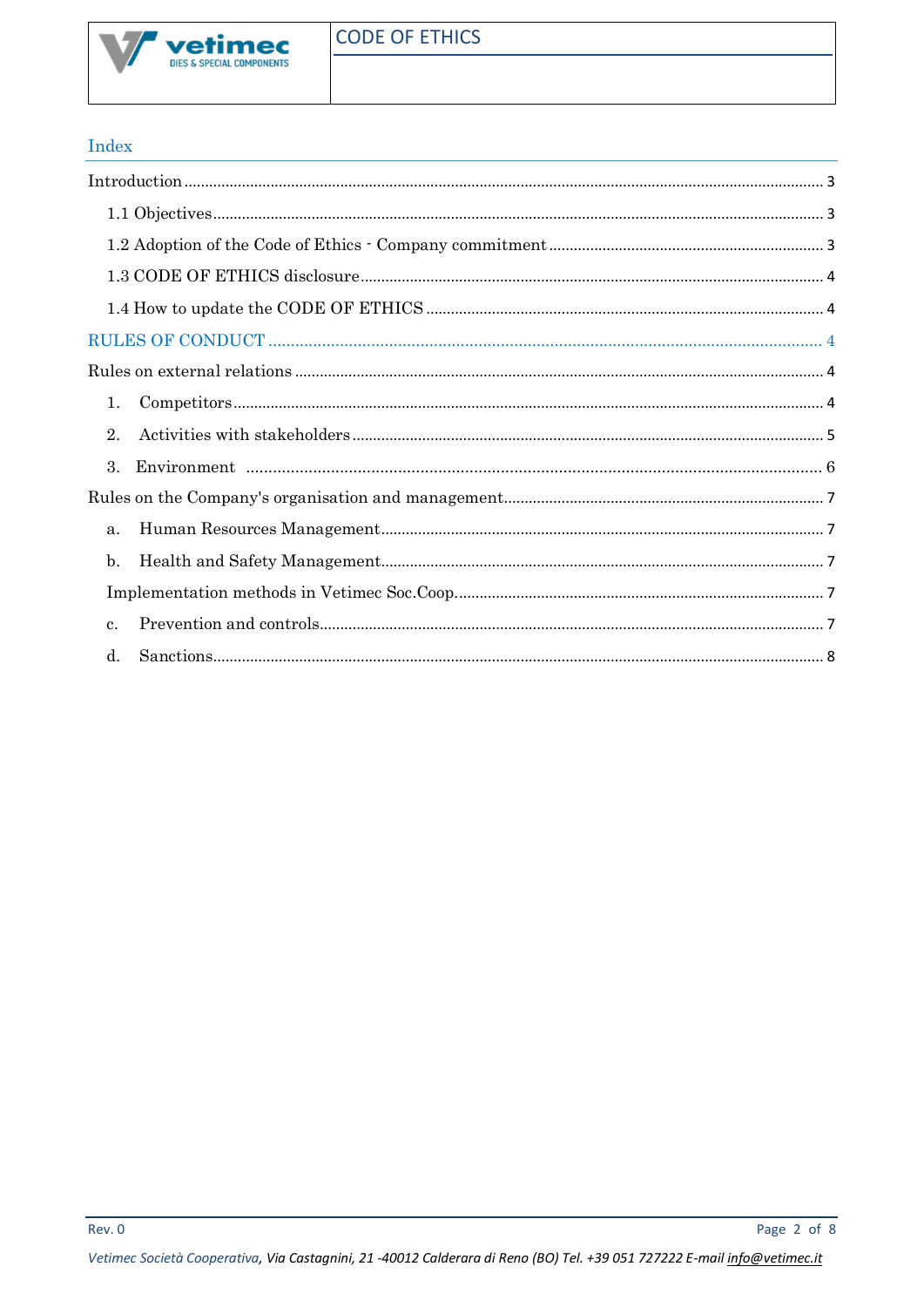

## <span id="page-2-0"></span>Introduction

Vetimec Società Cooperativa is at the head of a multifaceted, cohesive and excellent industrial group: foundry and sampling for the automotive, civil and industrial construction, marble processing. With offices and plants in several places in Italy and working relationships abroad, as many as 250 people work in the group with passion and competence.

Since the '60s more specifically Vetimec Soc. Coop. has been designing, developing and manufacturing die-casting moulds, low pressure and gravity casting moulds and core boxes used for the production of mechanical and structural components in the automotive industry. The company has, to date, reached standards of quality excellence from the prototyping phase to the production of pre-series, having a fully equipped sampling centre.

Vetimec Soc. Coop. adheres to the Principles of Cooperative Identity deliberated by the International Cooperative Alliance, approved in Manchester in 1995, and recognizes cooperation as a fundamental role for the economic, social and cultural development of people. Its members believe in the ethical values of honesty, transparency, social responsibility and attention to others.

## 1.1. Objectives

<span id="page-2-1"></span>Vetimec Soc.Coop., within its reference sector, stands as an economic operator capable and conscious of contributing with its activities to the development of the reference sector, operating on the market with a sense of responsibility and moral integrity.

Vetimec acts on the market as an operator of value, which creates value and transfers value, considering the legality, correctness and transparency of acting the real prerequisites for achieving its social, economic and productive objectives.

Vetimec Soc.Coop. pursues its business objectives while applying and disseminating the provisions of the United Nations Universal Declaration of Human Rights and deems respect for the individual, his dignity and values essential; in carrying out its activities, Vetimec rejects all forms of intolerance, violence, harassment and discrimination based on gender, race, nationality, age, political opinions, religious beliefs, sexual orientation, state of health, economic and social condition.

## <span id="page-2-2"></span>1.2 Adoption of the Code of Ethics - Company commitment

The Company adopted this CODE OF ETHICS by resolution of its administrative body on July 9, 2019.

Vetimec Soc.Coop., by adopting this CODE OF ETHICS, establishes a whole set of rules that can be summarized as follows.

- Rules on external relations: rules of behaviour in relations with all representatives of the world "external" to the company organisation and, in particular, employees, the market and the environment. Furthermore, these rules aim to inform about its internal and external activities, requiring compliance with them by all collaborators, consultants and, as far as they are concerned, external stakeholders;
- Rules on the Company's organisation and management: these rules are aimed at creating an efficient and effective system of planning, execution and control of activities in order to ensure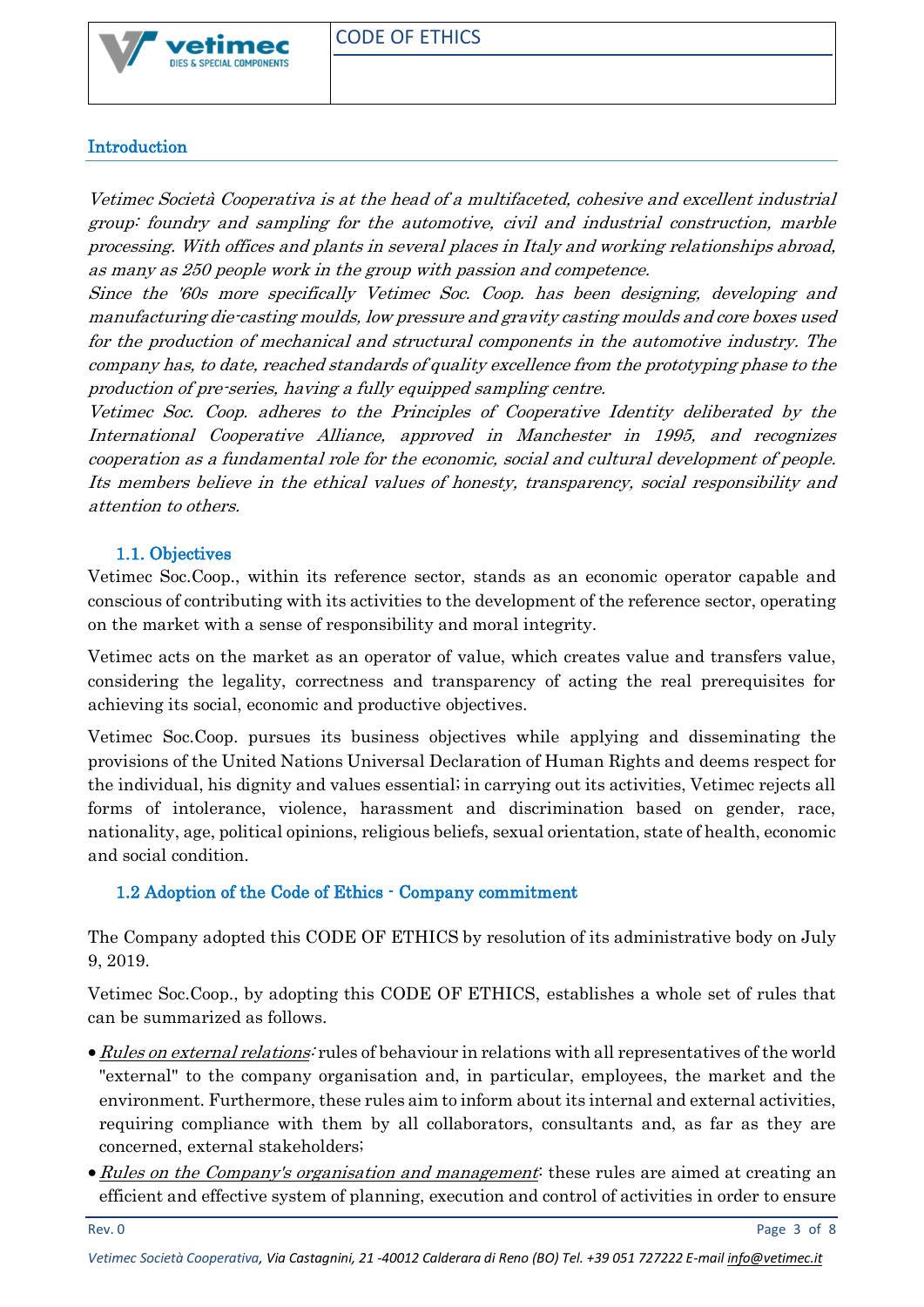constant compliance with the rules of conduct and prevent violation of them by any person working for Vetimec. In this respect, Vetimec is a company certified according to UNI EN ISO 9001:2015 with TÜV SÜD.

The CODE OF ETHICS' rules would also apply to personnel seconded from other companies to carry out the Company's activities. There will remain traces of such adhesion.

## 1.3 CODE OF ETHICS disclosure

DIES & SPECIAL COMPONENTS

<span id="page-3-0"></span>The CODE OF ETHICS finds constant practice in every sector of the company: it is widely shared both internally and with Vetimec stakeholders, being available on the Company's website.

Every employee of Vetimec Soc.Coop. is required to know and abide by the provisions of the CODE OF ETHICS. Vetimec's Management supervises compliance with the Code of Ethics and is also committed to providing adequate information, prevention and control tools and, where necessary, intervenes by implementing corrective actions.

## 1.4 How to update the CODE OF ETHICS

<span id="page-3-1"></span>Vetimec is a company that operates on the market, improving its processes to be always in step with its major competitors. The Company uses process innovation to be always competitive, in continuous respect of the Health and Safety of its workers and the Environment; it is therefore possible that over time there is a need to amend and supplement this CODE OF ETHICS.

The Code may be amended and supplemented, and ratified by further resolution of the governing body.

## <span id="page-3-3"></span><span id="page-3-2"></span>**RULES OF CONDUCT**

#### Rules on external relations

#### <span id="page-3-4"></span>1. Competitors

Vetimec Soc.Coop. believes that its activity can only be carried out on the basis of free and fair competition, and its actions are based on the achievement of competitive results that reward the ability, experience and efficiency, always on the basis of fairness from all its employees towards the Customer.

Vetimec's Company Policy aims at operating in conditions of fair competition, and guarantees that every person in its organization that operates on the market in its name acts according to the company policy, prohibiting misconduct and censoring it.

Vetimec does not admit that, for the pursuit of the Company's interests, any conduct in breach of the laws in force and of this Code of Ethics is justified, whether by top management or collaborators. In any communication with third parties, information concerning the Company and its activities must be truthful, clear and verifiable.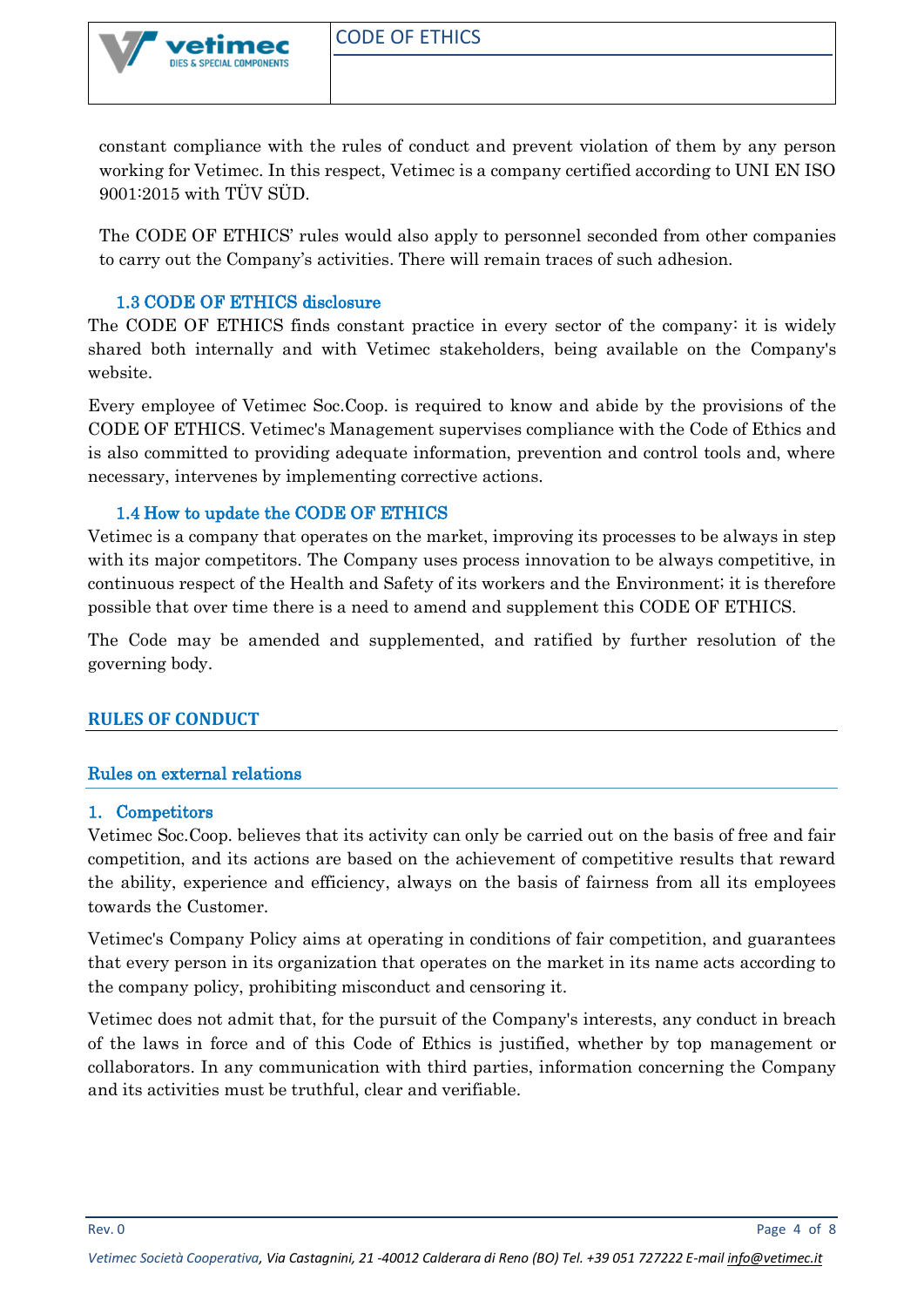

## <span id="page-4-0"></span>2. Activities with stakeholders

## 2.1. With external stakeholders

Vetimec maintains all its relations, with any stakeholder, public or private, in compliance with the law, with this CODE OF ETHICS, with the industry standard and in compliance with the principles of correctness, transparency and verifiability.

All relations with public employees must comply with the principles and provisions laid down in Presidential Decree no. 62 of 16 April 2013 "Regulations containing the Code of Conduct for public employees".

## 2.2. Gifts

Any form of gift to private individuals that may even appear to be in excess of normal courtesy practices, or in any case aimed at acquiring favourable treatment in the conduct of any activity, is not allowed, the maximum amounts that can be spent are  $\epsilon$  200.00.

## 2.3. Relations with Public Administration

It is forbidden to seek and initiate personal relations with representatives or employees of public administrations in order to obtain improper benefits, it is forbidden to exercise any kind of influence or interference that could directly or indirectly affect the relationship and the results of relations with such personnel.

It is prohibited to promise or offer goods or other benefits to representatives, officials or employees of public administrations, including through intermediaries.

Vetimec Soc.Coop. does not provide contributions, advantages or other benefits to political parties and workers trade unions, nor to their representatives, except in compliance with the applicable rules.

## 2.4. Relations with Customers and Clients

Vetimec Soc. Coop. manages its activity with the objective of full customer satisfaction, meant as the fulfilment of all the requirements that products and services must meet. Be these requirements intrinsic to the products, be these requirements clearly expressed in the contract or in the related documents. Customer satisfaction is considered the only way to stay in the market and compete in a transparent manner. Relations with customers are managed with criteria of fairness and clarity in commercial negotiations and in the undertaking of contractual obligations, as well as faithful and diligent fulfilment of contracts. The adoption of these methods over time has led to client loyalty.

Vetimec implements a bidding system, carefully assessing both its ability to comply with technical requirements and its economic feasibility and compliance with delivery times, with particular regard to safety and environmental aspects, and where necessary promptly and competently bringing anomalies to light.

The formulation of the offers will be such as to allow the respect of adequate quality standards, it will also take into account the real cost of personnel according to the collective agreements applied.

Vetimec can resort to litigation only if it does not find positive results to its legitimate and objective requests, and after having tried to reach an amicable solution.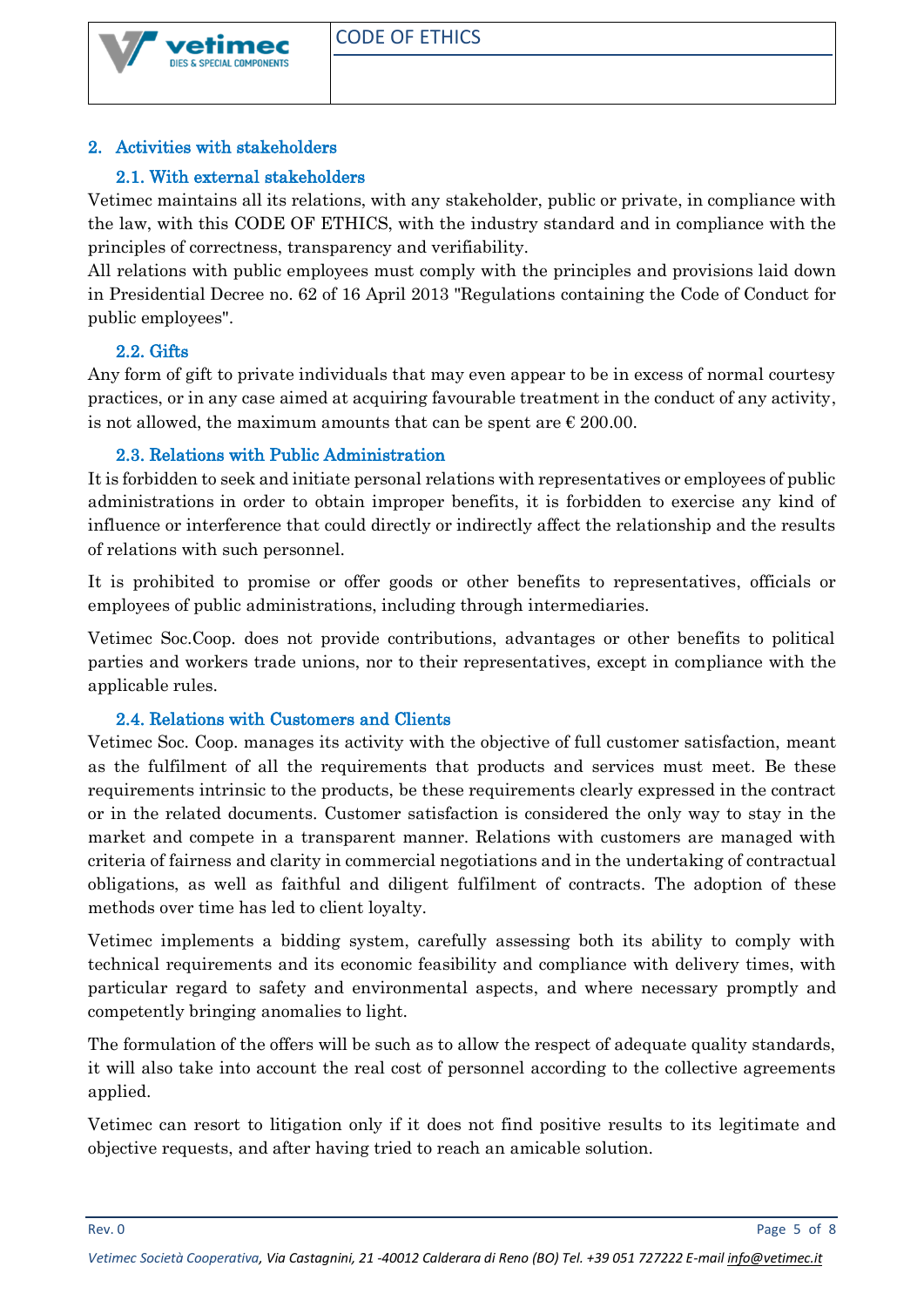In any case, negotiations must be conducted in such a way as to avoid any type of conflict of interest between the parties involved.

#### 2.5. Relations with Subcontractors and Suppliers

DIES & SPECIAL COMPONENTS

Vetimec Soc.Coop. has defined rules for purchase and supplier management in its system procedures, however, in order to ensure transparency and correctness in establishing these contractual relationships, be they financial or counselling, it has included in this CODE OF ETHICS specific rules to be followed. All contractual relationships are established only after a careful and codified evaluation of the party with whom to enter into a contract, in order to ensure not only quality but also the proper management of safety and environmental issues in its production sites.

Vetimec Soc.Coop. makes use of suppliers, contractors or subcontractors who operate in accordance with the law in force and the rules set out in this CODE.

Vetimec submits this CODE OF ETHICS to all its suppliers to ensure they comply with its provisions.

The CODE OF ETHICS is also available on the Company's website.

#### <span id="page-5-0"></span>3. Environment

Vetimec Soc.Coop. manages and undertakes to manage all its production activities in compliance with current environmental rules. When selecting its partners, Vetimec assesses in advance the need for them to comply with certain environmental requirements and relies only on those in possession of them.

Vetimec is committed to disseminating and consolidating among all its employees, subcontractors and suppliers the sensitivity to the management of the production process that places environmental protection and pollution prevention as an essential element. The Company in this context develops risk awareness and promotes responsible behaviour on the part of all employees with a view to planning interventions for the prevention of problems in order to avoid, as far as possible, emergency situations.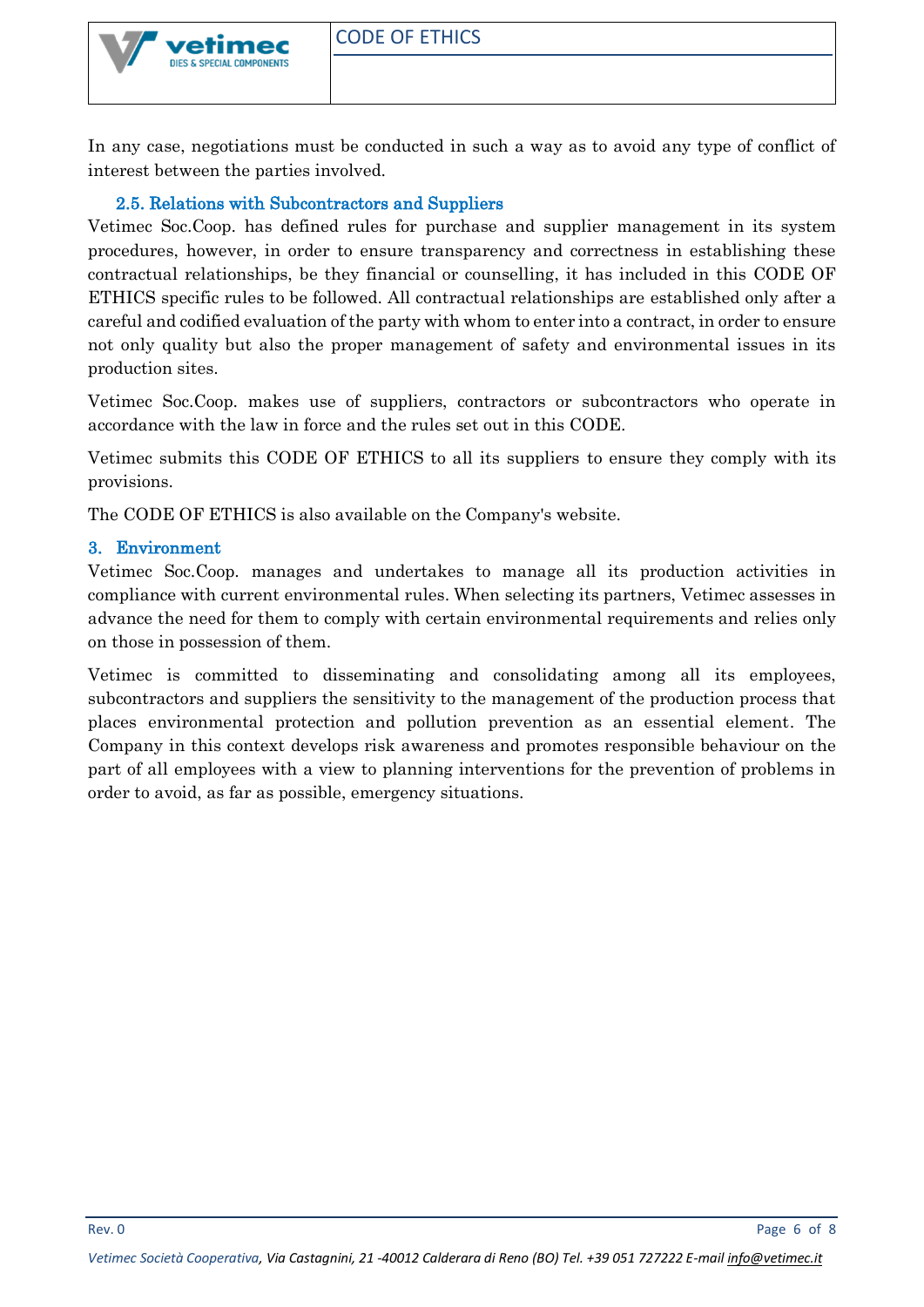

# <span id="page-6-1"></span><span id="page-6-0"></span>Rules on the Company's organisation and management

## a. Human Resources Management

Vetimec Soc.Coop. identifies the people who operate in it as the distinctive element compared to competitors, acknowledges the centrality of people as the main distinctive factor for the success of each company.

In establishing relations with its personnel, Vetimec establishes a relationship of mutual loyalty and trust with both employees and appointed collaborators.

In order to ensure full compliance with the law in force, all personnel are hired by the Company with a regular employment contract, in compliance with the applicable National Collective Bargaining Agreements and the applicable social security, tax and insurance regulations.

The Company encourages employees' professional development, also through training initiatives.

## b. Health and Safety Management

<span id="page-6-2"></span>Vetimec Soc.Coop. has the primary objective of protecting the health and safety of its workers. In the implementation of its business processes, Vetimec guarantees the physical and moral integrity of its employees, guarantees working conditions that are always respectful of individual dignity and takes action so that the working environment is safe and healthy, in full compliance with current legislation, always giving priority to prevention and adopting collective and individual protection measures, where necessary.

Vetimec's activities in the field of injury prevention and protection of workers in the workplace are described in codified company procedures. Furthermore Vetimec, through all its personnel, both internal and through appointed specialists, is committed to spreading and consolidating a culture of safety among all its employees, contractors and subcontractors, developing risk awareness and promoting responsible behaviour of all personnel.

## <span id="page-6-4"></span><span id="page-6-3"></span>Implementation methods in Vetimec Soc.Coop.

## c. Prevention and controls

Vetimec manages its activities in compliance with the law in force and with a view to planning and managing company activities aimed at efficiency, correctness, transparency and quality; in the pursuit of these objectives, Vetimec adopts all appropriate organizational and management measures to prevent illegal conduct and/or in any case conduct contrary to the rules of this Code of Ethics by any person acting in its name and on its behalf.

Whenever Vetimec has to rely on external professionals, Vetimec appoints them with formal acts in which it clearly explains its own rules of conduct, recalling full compliance with this CODE OF ETHICS.

Vetimec furthermore, through a system of powers of attorney, ensures the correct attribution of responsibilities to top management levels in order not to create doubts about the management of responsibilities related to top management roles.

Vetimec adopts a certified quality system and is subject to biennial cooperative review.

In relation to its size and the extent of the delegated powers, Vetimec adopts organization and management models that provide for appropriate measures to ensure the performance of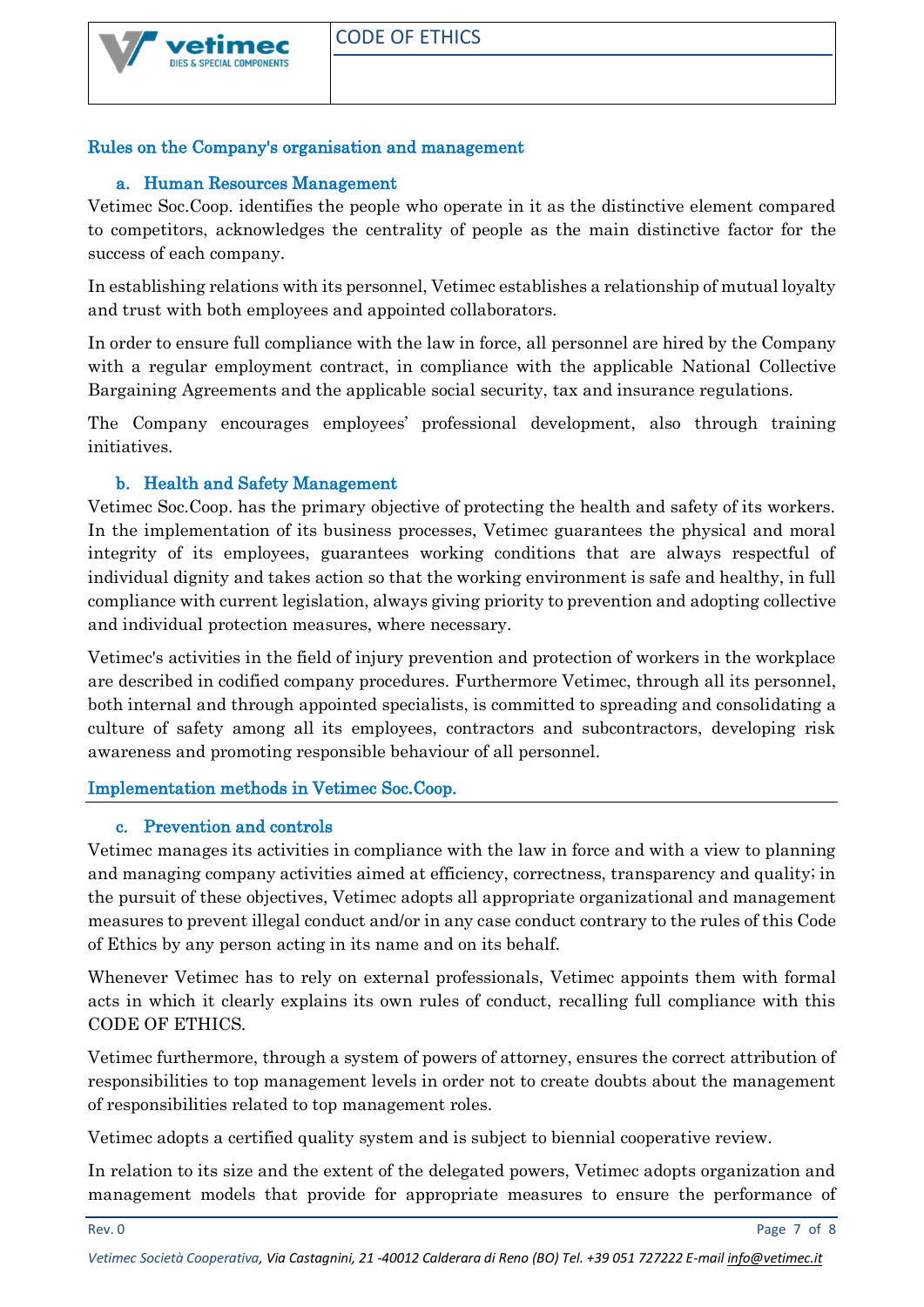

activities in compliance with the law and the rules of conduct of this CODE, and to identify and promptly eliminate risk situations. These management systems provide, in addition to the planning of activities, appropriate control systems in the various work and process phases in order to always be able to guarantee compliance of the behaviour of anyone acting for the Company or within it with the provisions of the law and the rules of conduct of this CODE OF ETHICS.

## d. Sanctions

<span id="page-7-0"></span>ALL employees are required to comply with the rules contained in the CODE, which must be considered an essential part of the contractual obligations pursuant to Article 2104 of the Italian Civil Code. The violation of the CODE OF ETHICS by employees may constitute a breach of the primary obligations of the employment relationship or a disciplinary offence, with all legal consequences.

July 9, 2019

Approved on For approval

 The Chairman of the Board of Directors Dott.ssa Anna Maria Finguerra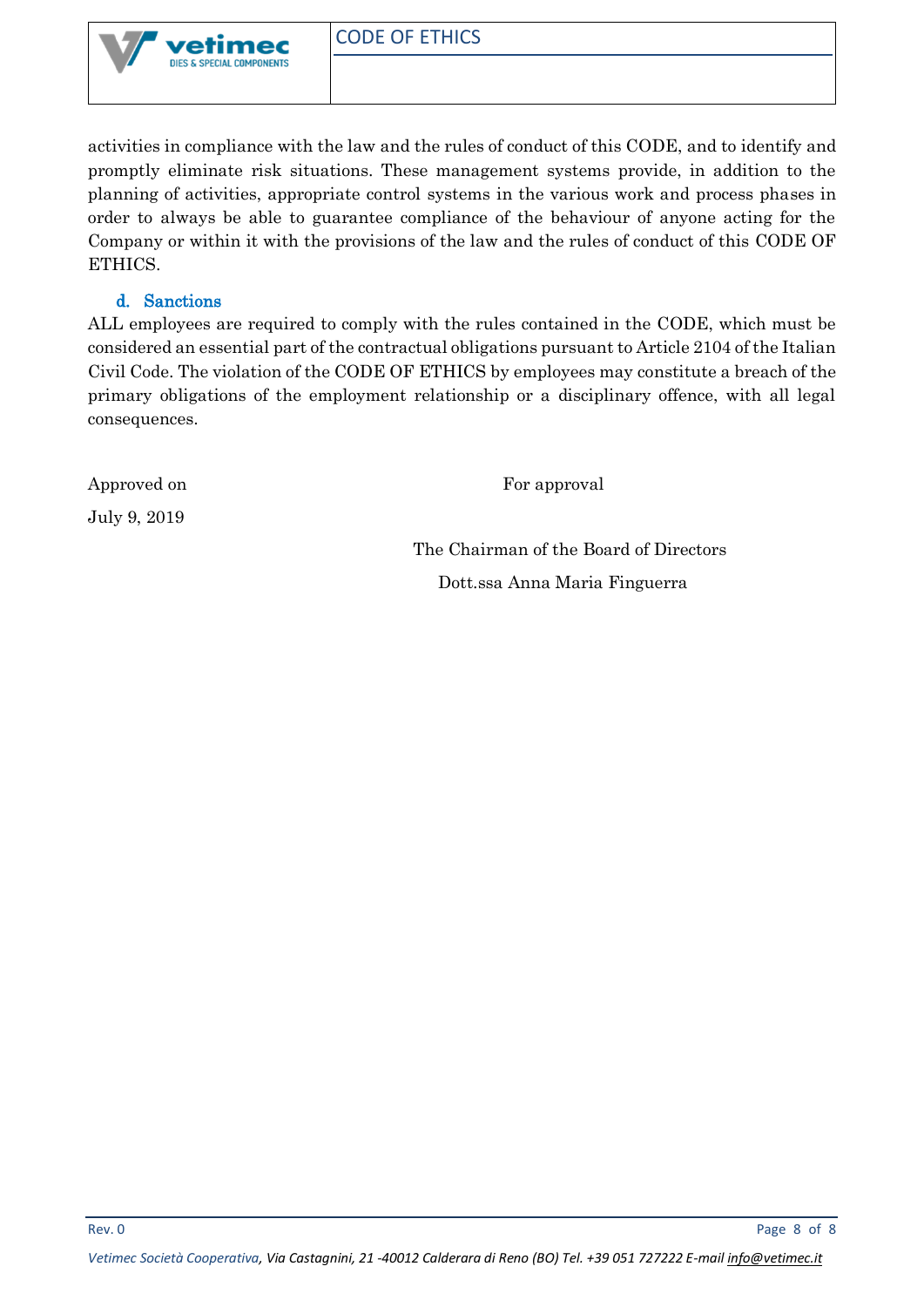

# Codice Etico

Approvato con Delibera del Consiglio di Amministrazione del 09/07/2019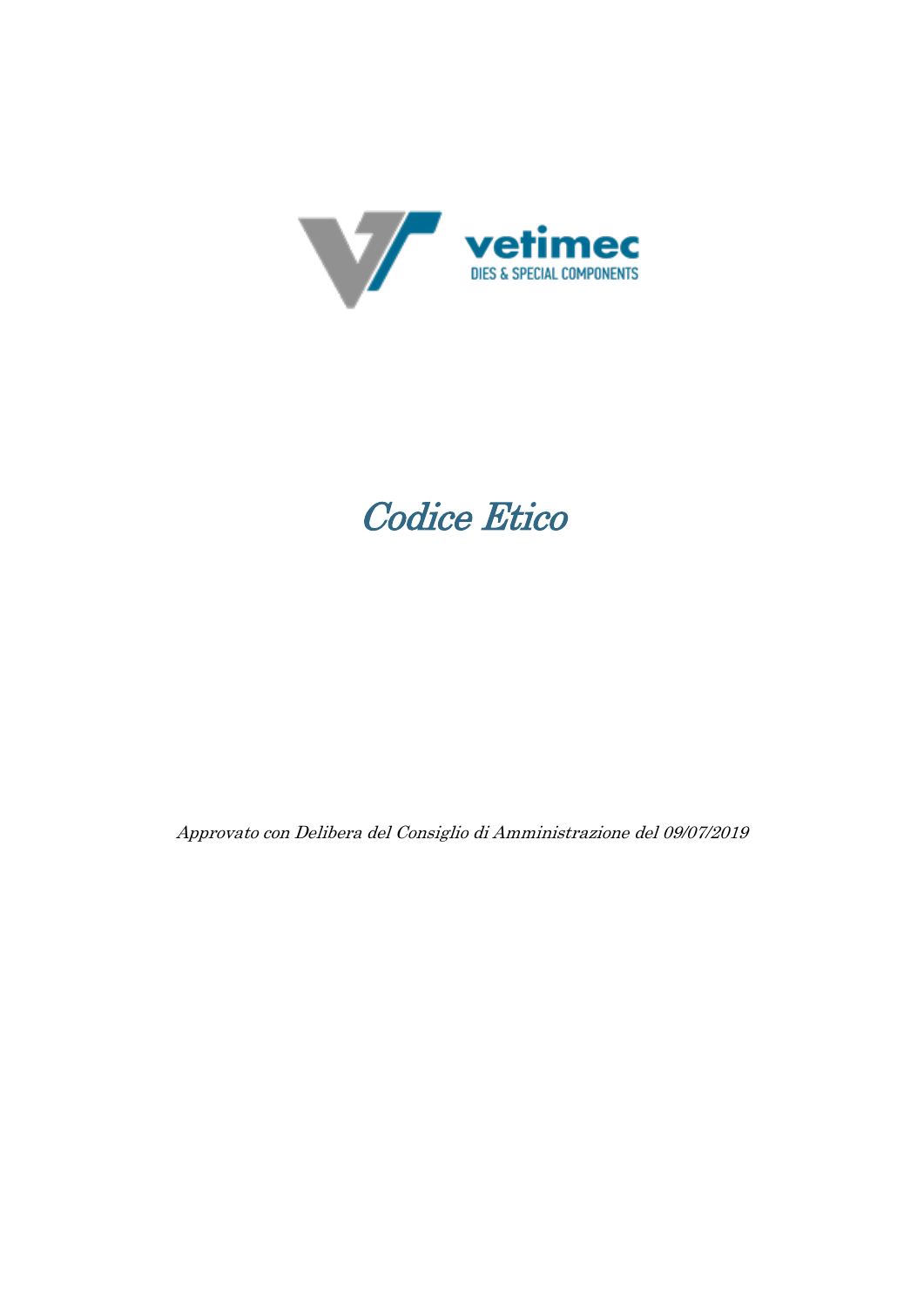

## Sommario

| 1.             |  |  |
|----------------|--|--|
| 2.             |  |  |
|                |  |  |
| $a$ .          |  |  |
| $\mathbf{b}$ . |  |  |
|                |  |  |
| $\mathbf{c}$ . |  |  |
| d.             |  |  |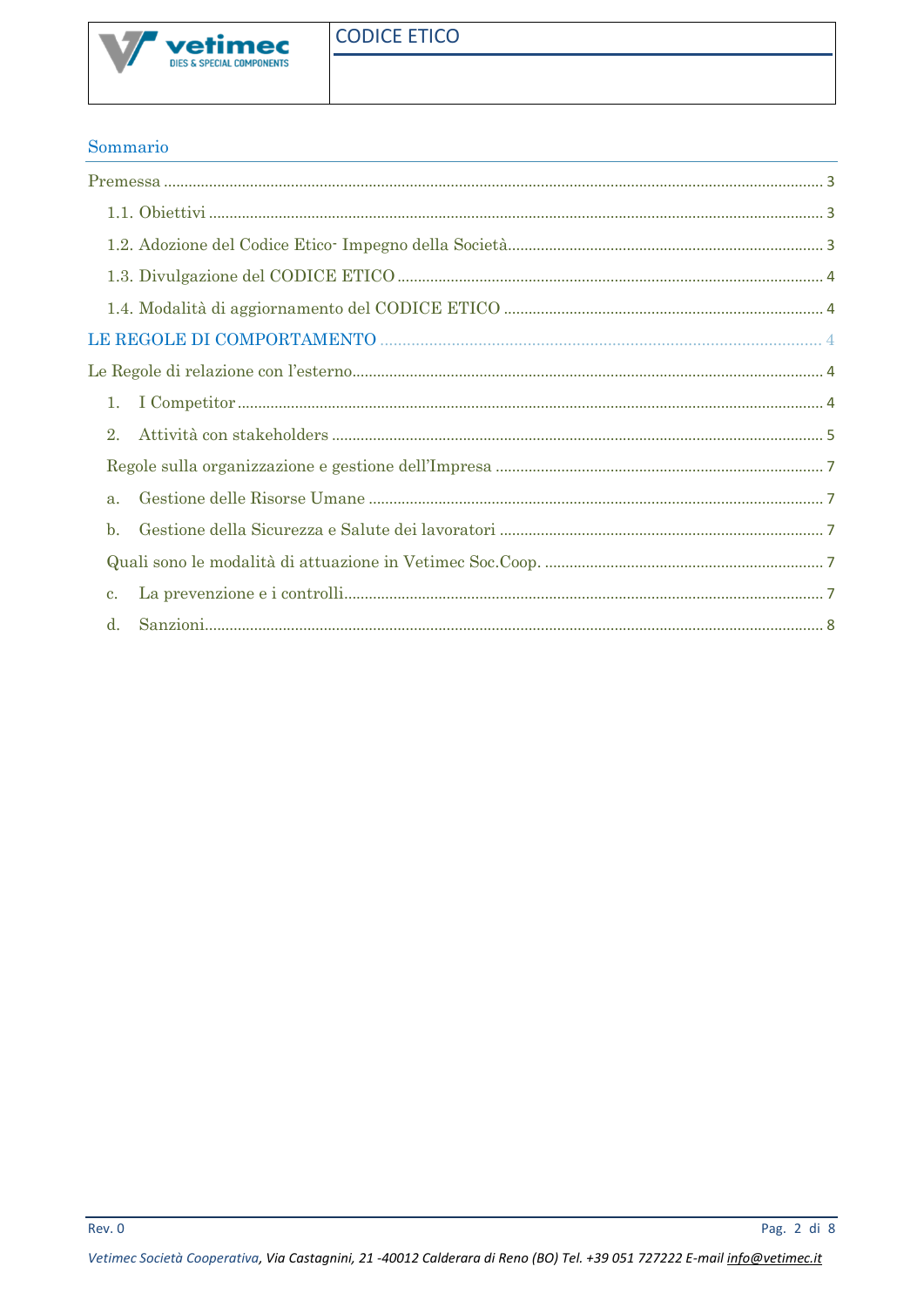

#### <span id="page-10-0"></span>Premessa

Vetimec Società Cooperativa è a capo di un gruppo industriale poliedrico, coeso e fatto di eccellenza: fonderia e campionature per il settore automotive, edilizia civile e industriale, lavorazione del marmo. Con sedi e stabilimenti in più luoghi in Italia e rapporti di lavoro all'estero, nel gruppo ben 250 persone operano stabilmente con passione e competenza.

Dagli anni '60 più nello specifico Vetimec Soc. Coop. progetta, sviluppa, e realizza stampi per pressofusione, stampi per colata in bassa pressione e gravità, e casse d'anime impiegati per la produzione di componenti meccanici e strutturali nell'industria automotive. L'impresa ha, ad oggi, raggiunto standards qualitativi di eccellenza a partire dalla fase di prototipazione fino alla realizzazione di preserie, potendo disporre di un centro di campionatura completamente attrezzato.

Vetimec Soc.Coop. aderisce ai Principi di Identità Cooperativa deliberati dall'Alleanza Cooperativa Internazionale, approvati a Manchester nel 1995, e riconosce alla cooperazione un ruolo fondamentale per lo sviluppo economico, sociale e culturale delle persone. I propri soci credono nei valori etici dell'onestà, della trasparenza, della responsabilità sociale e dell'attenzione verso gli altri.

## 1.1. Obiettivi

<span id="page-10-1"></span>Vetimec Soc.Coop., nell'ambito del settore di riferimento, si pone come operatore economico capace e conscio di contribuire con le proprie attività allo sviluppo del settore di riferimento, ponendosi sul mercato con senso di responsabilità ed integrità morale.

Vetimec si muove sul mercato come operatore di valore, che crea valore e trasferisce valore, considerando la legalità, la correttezza e la trasparenza dell'agire i veri presupposti imprescindibili per il raggiungimento dei propri obiettivi sociali, economici, produttivi.

Vetimec Soc.Coop. persegue i suoi obiettivi imprenditoriali nel mentre applica e diffonde quanto stabilito dalla Dichiarazione Universale dei Diritti Umani delle Nazioni Unite e ritiene irrinunciabile il rispetto dell'individuo, della sua dignità e dei suoi valori; ripudia, nello svolgimento della sua attività, ogni forma di intolleranza, di violenza, di molestia e di discriminazione di genere, razza, nazionalità, età, opinioni politiche, religione, credenze religiose, orientamento sessuale, stato di salute, condizione economica e sociale.

## 1.2 Adozione del Codice Etico- Impegno della Società

<span id="page-10-2"></span>Il presente CODICE ETICO è stato adottato dall'Impresa con delibera del proprio organo amministrativo in data 09/07/2019.

Vetimec Soc.Coop. esprime, con l'adozione di codesto CODICE ETICO, tutta una serie di regole che si possono sintetizzare come segue.

- Regole di relazione con l'esterno: di comportamento nei rapporti con gli tutti i rappresentanti del mondo "esterno" alla organizzazione aziendale ed, in particolare, i collaboratori, il mercato e l'ambiente. Inoltre tali regole mirano ad informare circa la propria attività interna ed esterna, esigendone il rispetto da parte di tutti i collaboratori, i consulenti e, per quanto di competenza, gli interlocutori esterni;
- Regole sulla organizzazione e gestione dell'Impresa: tali regole sono finalizzate alla realizzazione di un sistema efficiente ed efficace di programmazione, esecuzione e controllo delle attività tale da assicurare il costante rispetto delle regole di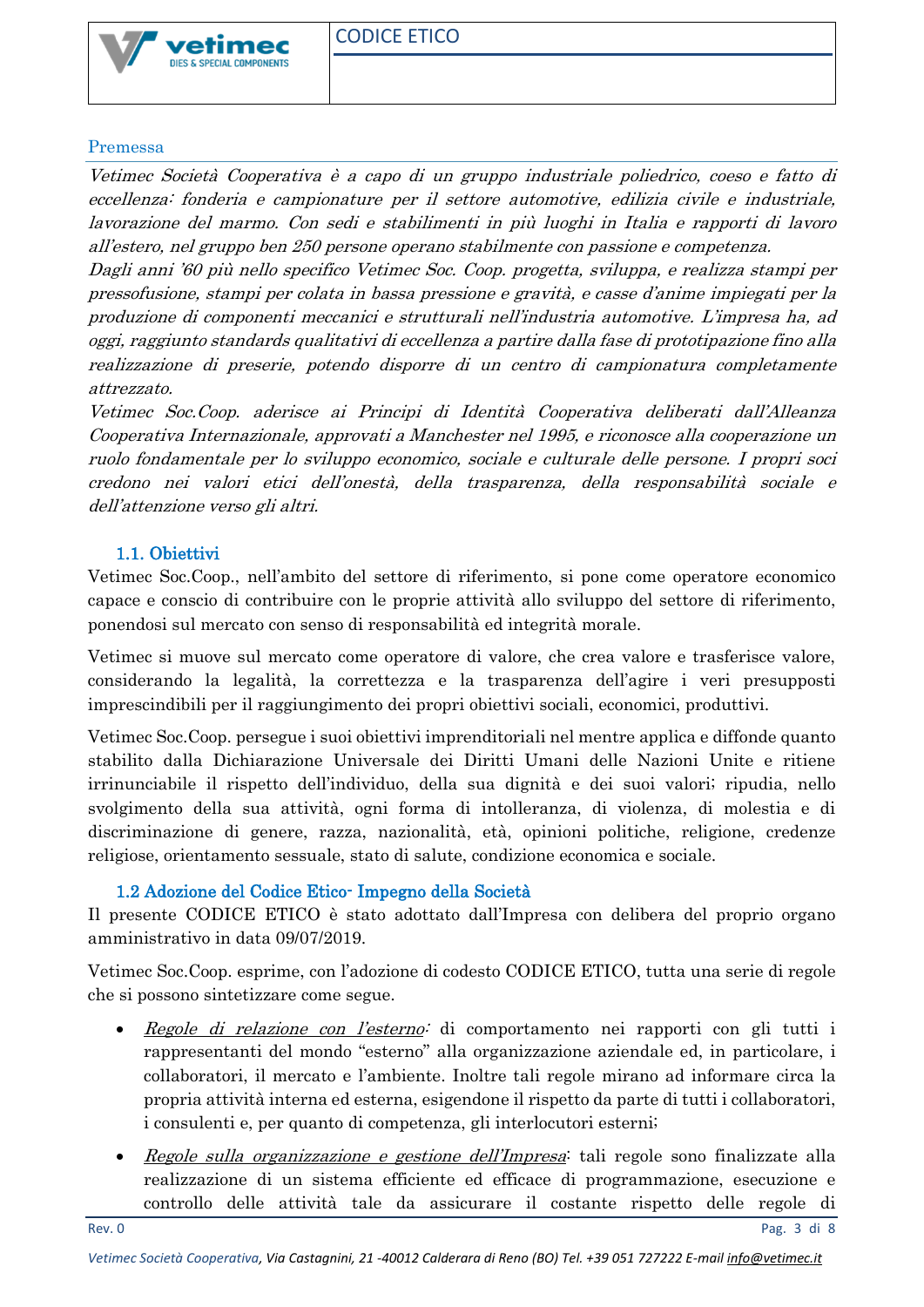

DIES & SPECIAL COMPONENTS

comportamento e prevenirne la violazione da parte di qualsiasi soggetto che operi per Vetimec. In tal senso, Vetimec è anche società certificata secondo la norma UNI EN ISO 9001:2015 con l'Ente TÜV SÜD.

• Qualora Vetimec utilizzasse, per l'espletamento della propria attività, personale distaccato da altre società, le regole dettate dal presente CODICE ETICO saranno estese a tutti. Di tale adesione resterà traccia.

## 1.3 Divulgazione del CODICE ETICO

<span id="page-11-0"></span>Il CODICE ETICO è ampiamente diffuso internamente ma altresì, lo stesso, è a disposizione di qualunque interlocutore di Vetimec. Il codice etico è disponibile sul sito web aziendale affinché tutti gli interlocutori possano prenderne atto, e trova costante pratica in ogni settore dell'impresa.

Ogni collaboratore di Vetimec Soc.Coop. è tenuto a conoscere e rispettare le previsioni del Codice ETICO. La Direzione di Vetimec è vigile sull'osservanza del Codice ETICO, si impegna anche predisponendo adeguati strumenti di informazione, prevenzione e controllo ed interviene, laddove necessario, attraverso l'implementazione di azioni correttive.

## 1.4 Modalità di aggiornamento del CODICE ETICO

<span id="page-11-1"></span>Vetimec è una società che si muove sul mercato, migliorando i propri processi per essere sempre al passo coi maggiori competitor, la Società utilizza l'innovazione di processo per essere sempre competitiva, nel continuo rispetto della Salute e Sicurezza dei propri lavoratori e dell'ambiente; è quindi possibile che nel tempo vi sia necessità di modificare ed integrare il presente CODICE ETICO.

Il Codice può essere modificato ed integrato, e ratificato con ulteriore delibera dell'organo di governo.

## <span id="page-11-3"></span><span id="page-11-2"></span>**LE REGOLE DI COMPORTAMENTO**

## Le Regole di relazione con l'esterno

## <span id="page-11-4"></span>1. I Competitor

Vetimec Soc.Coop. crede che la propria attività possa essere svolta solo in un clima di libera e leale concorrenza, impronta le proprie azioni all'ottenimento di risultati competitivi che premino la capacità, l'esperienza e l'efficienza sempre in un clima di correttezza da parte di tutti i propri collaboratori nei confronti del Cliente.

La Politica Aziendale di Vetimec è volta ad operare in condizioni di competizione corretta, e garantisce che ogni soggetto della propria organizzazione che operi sul mercato a suo nome agisca secondo la politica aziendale, vietando comportamenti scorretti e censurandoli.

Non vi sono casi in cui Vetimec ammetta che per il perseguimento dell'interesse dell'Impresa sia giustificata una condotta irrispettosa delle leggi vigenti e del presente Codice Etico, siano essi vertici aziendali che collaboratori. In ogni comunicazione con l'esterno le informazioni riguardanti l'Impresa e le sue attività devono essere veritiere, chiare, verificabili.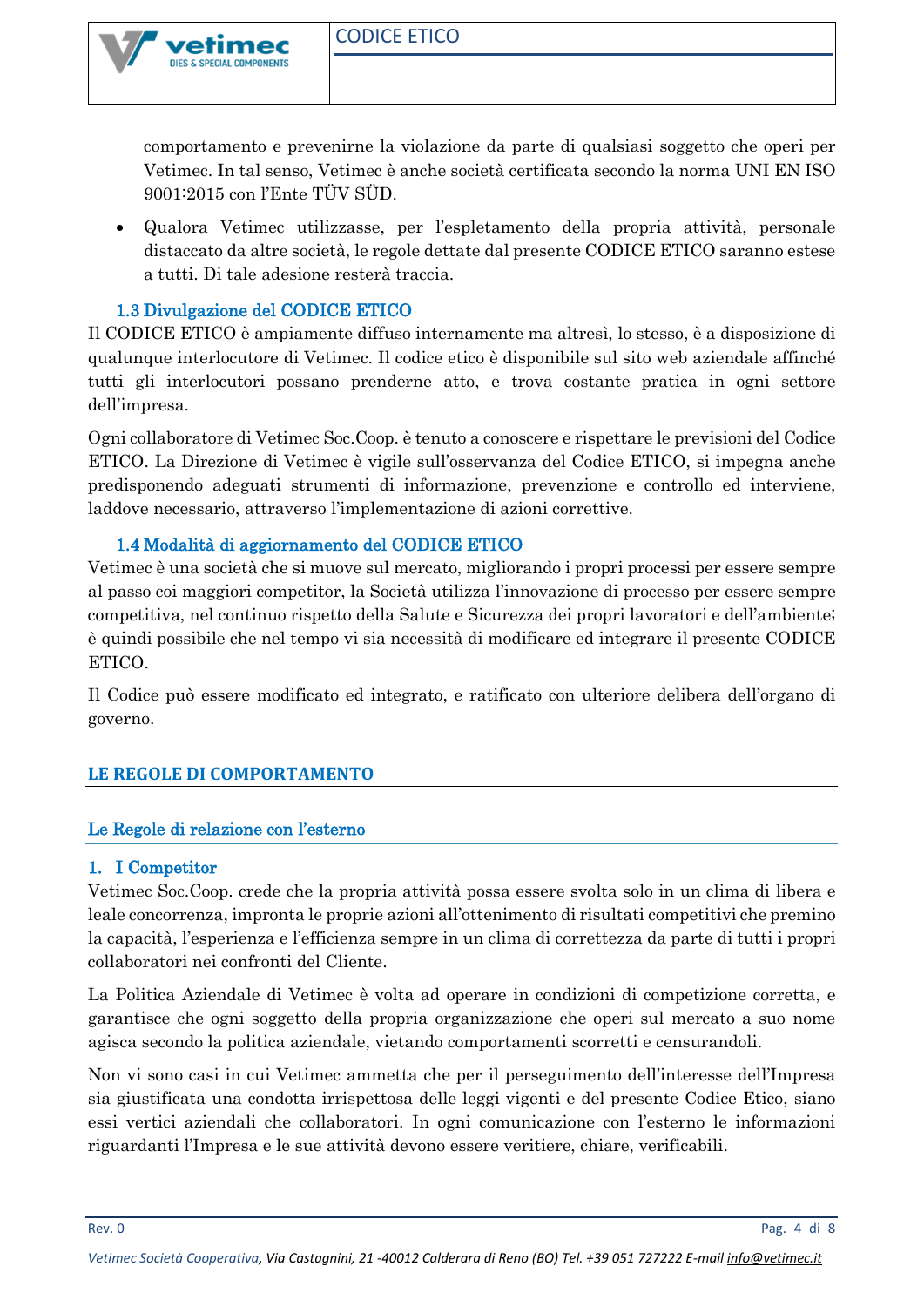

## <span id="page-12-0"></span>2. Attività con stakeholders

## 2.1. Con gli interlocutori esterni

Vetimec intrattiene tutti i propri rapporti, con qualsiasi interlocutore, pubblico o privato, in conformità alla legge, al presente CODICE ETICO, alle norme di settore e nel rispetto dei principi di correttezza, trasparenza e verificabilità.

Tutti i rapporti con i dipendenti pubblici devono essere conformi ai principi ed alle previsioni dettati dal DPR 16 aprile 2013 n. 62 "Regolamento recante codice di comportamento dei dipendenti pubblici".

#### 2.2. Omaggi

Qualsiasi forma di regalo verso soggetti privati che possa anche solo apparire come eccedente le normali pratiche di cortesia, o comunque rivolta ad acquisire trattamenti di favore nella conduzione di qualsiasi attività non è ammessa, gli importi massimi spendibili sono di  $\epsilon$  200,00.

#### 2.3. Rapporti con Personale della Pubblica Amministrazione

È vietata la ricerca e l'avvio di relazioni personali di favore nei confronti di rappresentanti o dipendenti delle pubbliche amministrazioni, è vietato esercitare qualsiasi tipo di influenza o ingerenza idonee a condizionare, direttamente o indirettamente, il rapporto e gli esiti delle relazioni con tale personale.

È vietato promettere o offrire beni o altre utilità a rappresentanti, funzionari o dipendenti delle pubbliche amministrazioni, anche attraverso intermediari.

Vetimec Soc.Coop. non eroga contributi, vantaggi o altre utilità ai partiti politici e alle organizzazioni sindacali dei lavoratori, né a loro rappresentanti, se non nel rispetto della normativa applicabile.

#### 2.4. Rapporti con clienti e i committenti

Vetimec Soc.Coop. impronta la propria attività con l'obiettivo della piena soddisfazione del cliente, intesa come soddisfacimento di tutti i requisiti che i prodotti e servizi devono possedere. Siano essi requisiti intrinsechi ai prodotti, siano essi requisiti espressi in modo palese nel contratto o nei documenti ad esso collegati. La soddisfazione del cliente è ritenuta l'unica modalità per restare sul mercato e su esso competere in modo trasparente. I rapporti con la Clientela sono gestiti con criteri di correttezza e chiarezza nelle trattative commerciali e nell'assunzione dei vincoli contrattuali, nonché il fedele e diligente adempimento contrattuale. Il reiterarsi di tali modalità nel tempo ha portato alla fidelizzazione dei Clienti.

Vetimec attua un sistema di presentazione delle offerte, valutando attentamente sia la propria capacità di ottemperare alle richieste tecniche che la fattibilità economica ed il rispetto dei tempi di consegna, con particolare riguardo alla sicurezza e agli aspetti ambientali, e facendo emergere, ove necessario, tempestivamente e in modo competente le eventuali anomalie.

La formulazione delle offerte sarà tale da consentire il rispetto di adeguati standard qualitativi, terrà inoltre conto del reale costo del personale secondo i contratti collettivi applicati.

Vetimec può far ricorso al contenzioso solo qualora non trovi riscontri positivi alle proprie giuste e oggettive richieste, e dopo aver tentato soluzioni di amichevole composizione.

In ogni caso, la conduzione di qualsiasi trattativa dovrà avvenire cercando di evitare qualsiasi tipo di conflitto di interesse tra i soggetti coinvolti.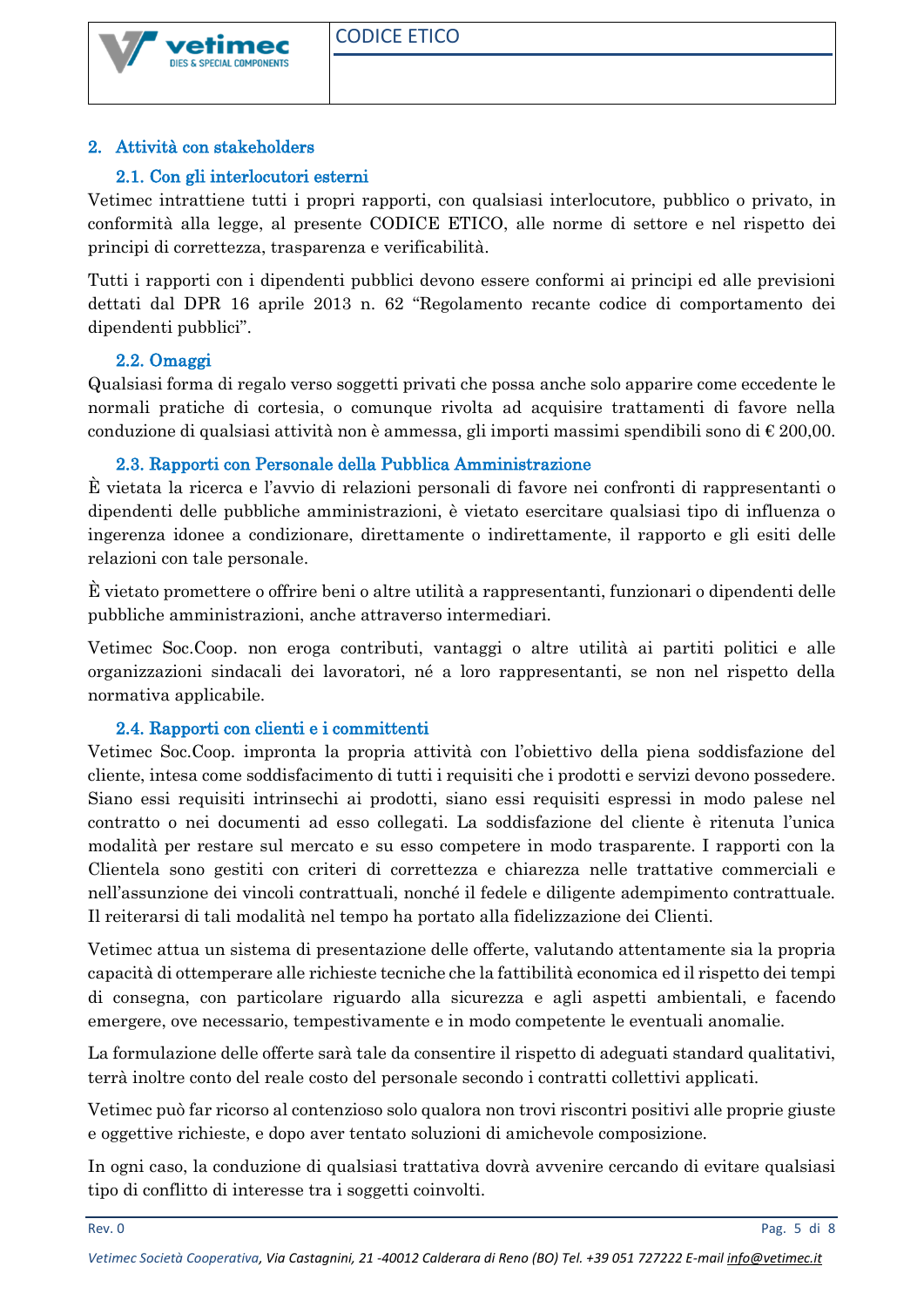

## 2.5. Rapporti con subappaltatori e fornitori

Vetimec Soc.Coop. ha definito le regole per la gestione degli acquisti e dei fornitori in generale nelle procedure di sistema, tuttavia, al fine di assicurare la trasparenza e la correttezza nell'istaurare tali rapporti contrattuali, siano essi di natura finanziaria che di consulenza, ha inserito nel presente CODICE ETICO precise regole da seguire. Tutti i rapporti contrattuali sono stipulati solo dopo attenta e codificata valutazione del soggetto con cui avviare contratto, al fine di assicurare non solo la qualità ma anche la gestione della sicurezza e delle tematiche ambientali nei propri siti produttivi.

Vetimec Soc.Coop. si avvale di fornitori, appaltatori o subappaltatori che operino in conformità alla normativa vigente ed alle regole previste in questo Codice.

Vetimec sottopone a tutti i propri fornitori il presente CODICE ETICO al fine di adeguare i comportamenti di tutti a quanto in esso riportato.

Il CODICE ETICO è anche disponibile sul sito della società.

## 3. Ambiente

Vetimec Soc.Coop. gestisce e si impegna a gestire tutte le proprie attività produttive nel rispetto della Normativa vigente in materia ambientale. Anche nella scelta dei propri partner, Vetimec valuta preventivamente la necessità che gli stessi ottemperino a certi requisiti ambientali e opera solo con chi ne è in possesso.

Vetimec ha l'impegno di diffondere e consolidare tra tutti i propri collaboratori, subappaltatori e subfornitori la sensibilità alla gestione del processo produttivo che metta la tutela ambientale e della prevenzione dell'inquinamento come elemento imprescindibile, sviluppando la consapevolezza dei rischi e promuovendo comportamenti responsabili da parte di tutti i collaboratori in un'ottica di programmazione degli interventi per la prevenzione delle problematiche al fine di evitare, per quanto possibile, le situazioni di emergenza.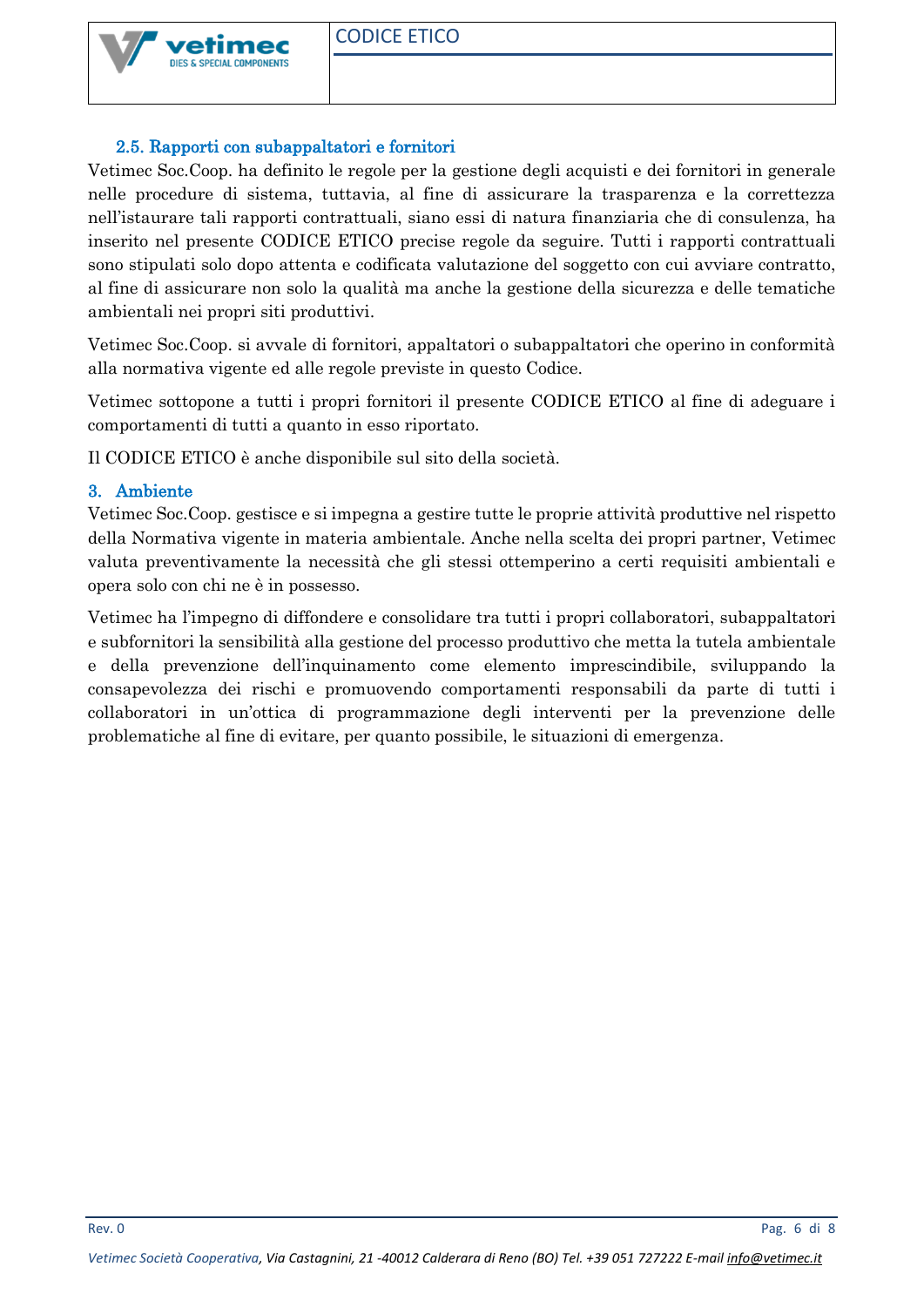

# <span id="page-14-1"></span><span id="page-14-0"></span>Regole sulla organizzazione e gestione dell'Impresa

# a. Gestione delle Risorse Umane

Vetimec Soc.Coop. individua nelle persone che in esso operano l'elemento distintivo rispetto ai competitor, riconosce la centralità delle persone, quale principale fattore distintivo e per il successo di ogni impresa.

Nell'attivare i rapporti con il personale, Vetimec avvia un rapporto di lealtà e fiducia reciproche sia con i dipendenti che con i collaboratori incaricati.

Al fine di garantire il pieno rispetto della Normativa vigente, tutto il personale è assunto dall'Impresa con un regolare contratto di lavoro, nel rispetto del CCNL applicato, della normativa previdenziale, fiscale ed assicurativa applicabile.

L'Impresa favorisce il continuo miglioramento della professionalità dei propri lavoratori, anche attraverso lo svolgimento di iniziative formative.

# b. Gestione della Sicurezza e Salute dei lavoratori

<span id="page-14-2"></span>Vetimec Soc.Coop. si pone come obiettivo fondamentale la tutela della salute e sicurezza dei propri lavoratori. Nell'attuazione dei propri processi aziendali, Vetimec garantisce l'integrità fisica e morale dei propri collaboratori, garantisce condizioni di lavoro che siano sempre rispettose della dignità individuale e si attiva affinché gli ambienti di lavoro siano sicuri e salubri, nel pieno rispetto della normativa vigente, privilegiando sempre la prevenzione ed intervenendo con misure di protezione collettiva ed individuale, laddove sia necessario.

Le attività di Vetimec in materia di prevenzione degli infortuni e protezione dei lavoratori sui luoghi di lavoro sono descritte in procedure aziendali codificate. Vetimec inoltre, attraverso il proprio personale tutto, sia interno sia tramite specialisti incaricati, si impegna a diffondere e consolidare tra tutti i propri collaboratori, appaltatori e subappaltatori una cultura della sicurezza, sviluppando la consapevolezza dei rischi e promuovendo comportamenti responsabili da parte di tutti.

# <span id="page-14-4"></span><span id="page-14-3"></span>Quali sono le modalità di attuazione in Vetimec Soc.Coop.

# c. La prevenzione e i controlli

Vetimec impronta la propria attività nel rispetto della normativa vigente e nell'ottica della pianificazione e della gestione delle attività aziendali tese all'efficienza, alla correttezza, alla trasparenza ed alla qualità; nel perseguimento di questi obiettivi, Vetimec adotta tutte le misure organizzative e di gestione adeguate a prevenire comportamenti illeciti e/o comunque contrari alle regole del presente Codice Etico da parte di qualunque soggetto che agisca in nome e per conto di essa.

Ogni qualvolta Vetimec debba far ricorso a professionisti esterni, incarica gli stessi con atti formali in cui chiaramente esplica le proprie regole di comportamento, richiamando al rispetto integrale del presente CODICE ETICO.

Vetimec inoltre, attraverso un sistema di deleghe e procure, assicura la giusta attribuzione di responsabilità ai livelli apicali al fine di non ingenerare dubbi circa la gestione delle responsabilità connesse ai ruoli apicali aziendali.

Vetimec adotta un sistema di qualità certificato ed è soggetta a revisione cooperativa biennale.